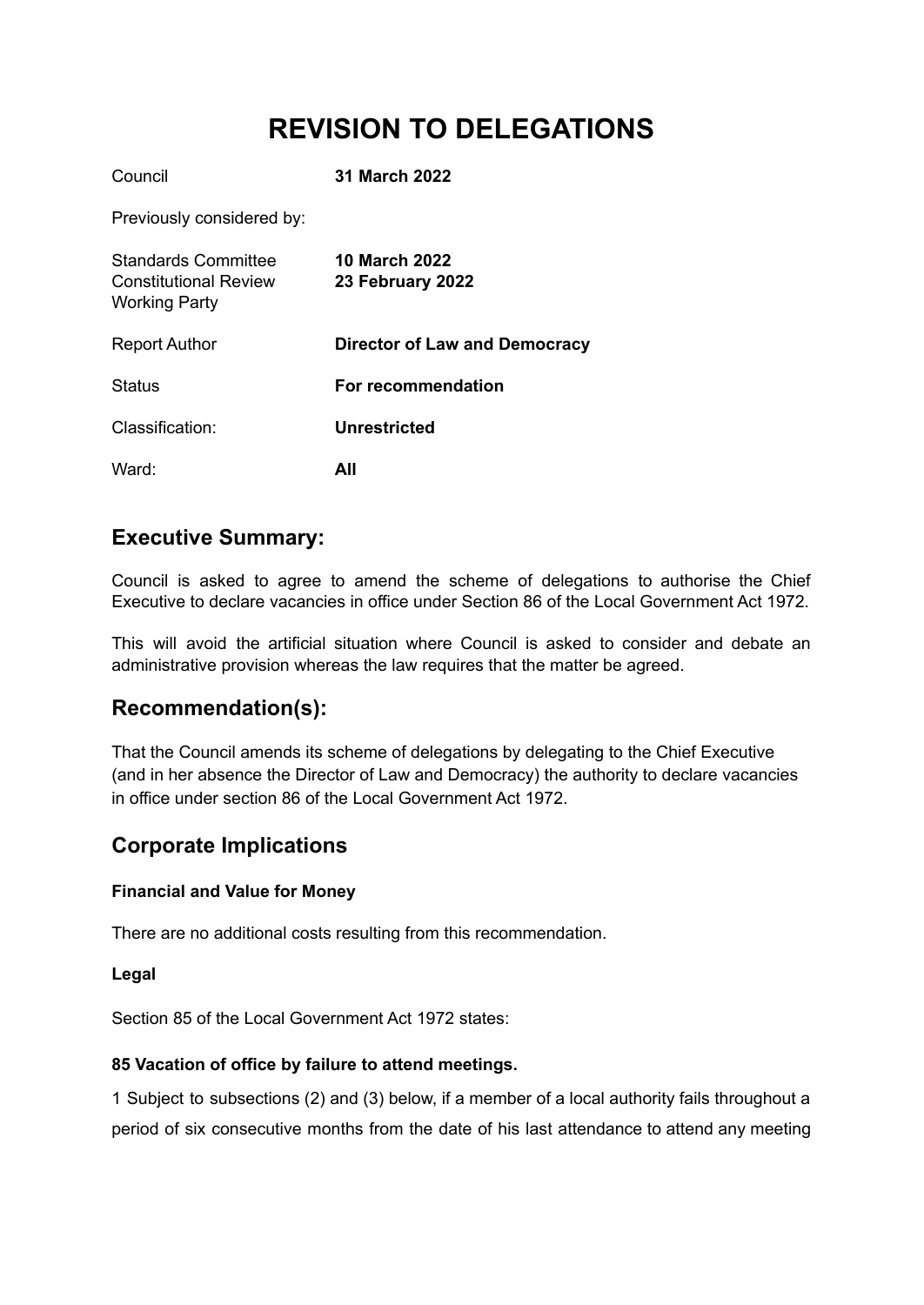of the authority, he shall, unless the failure was due to some reason approved by the authority before the expiry of that period, cease to be a member of the authority.

(2) Attendance as a member at a meeting of any committee or sub-committee of the authority, or at a meeting of any joint committee, joint board or other body by whom for the time being any of the functions of the authority are being discharged, or who were appointed to advise the authority on any matter relating to the discharge of their functions, and attendance as representative of the authority at a meeting of any body of persons, shall be deemed for the purposes of subsection (1) above to be attendance at a meeting of the authority.

Section 86 of the local Government Act 1972 states:

## **86 Declaration by local authority of vacancy in office in certain cases.**

1 Where a member of a local authority—

(a) ceases to be qualified to be a member of the authority; or

(b) becomes disqualified for being a member of the authority otherwise than under section 80A(1)(c) of this Act, section 79 of the Local Government Act 2000 or section 34 of the Localism Act 2011 or by virtue of, a conviction or a breach of any provision of Part II of the Representation of thePeople Act 1983; or

( c) ceases to be a member of the authority by reason of failure to attend meetings of the authority;

the authority shall, except in any case in which a declaration has been made by the High Court under this Part of this Act, forthwith declare his office to be vacant.

#### **Corporate**

The failure to declare vacancies forthwith, or as soon as possible, has the effect of delaying the necessary by-election and affecting local democracy.

## **Equality Act 2010 & Public Sector Equality Duty**

Members are reminded of the requirement, under the Public Sector Equality Duty (section 149 of the Equality Act 2010) to have due regard to the aims of the Duty at the time the decision is taken. The aims of the Duty are: (i) eliminate unlawful discrimination, harassment, victimisation and other conduct prohibited by the Act, (ii) advance equality of opportunity between people who share a protected characteristic and people who do not share it, and (iii) foster good relations between people who share a protected characteristic and people who do not share it.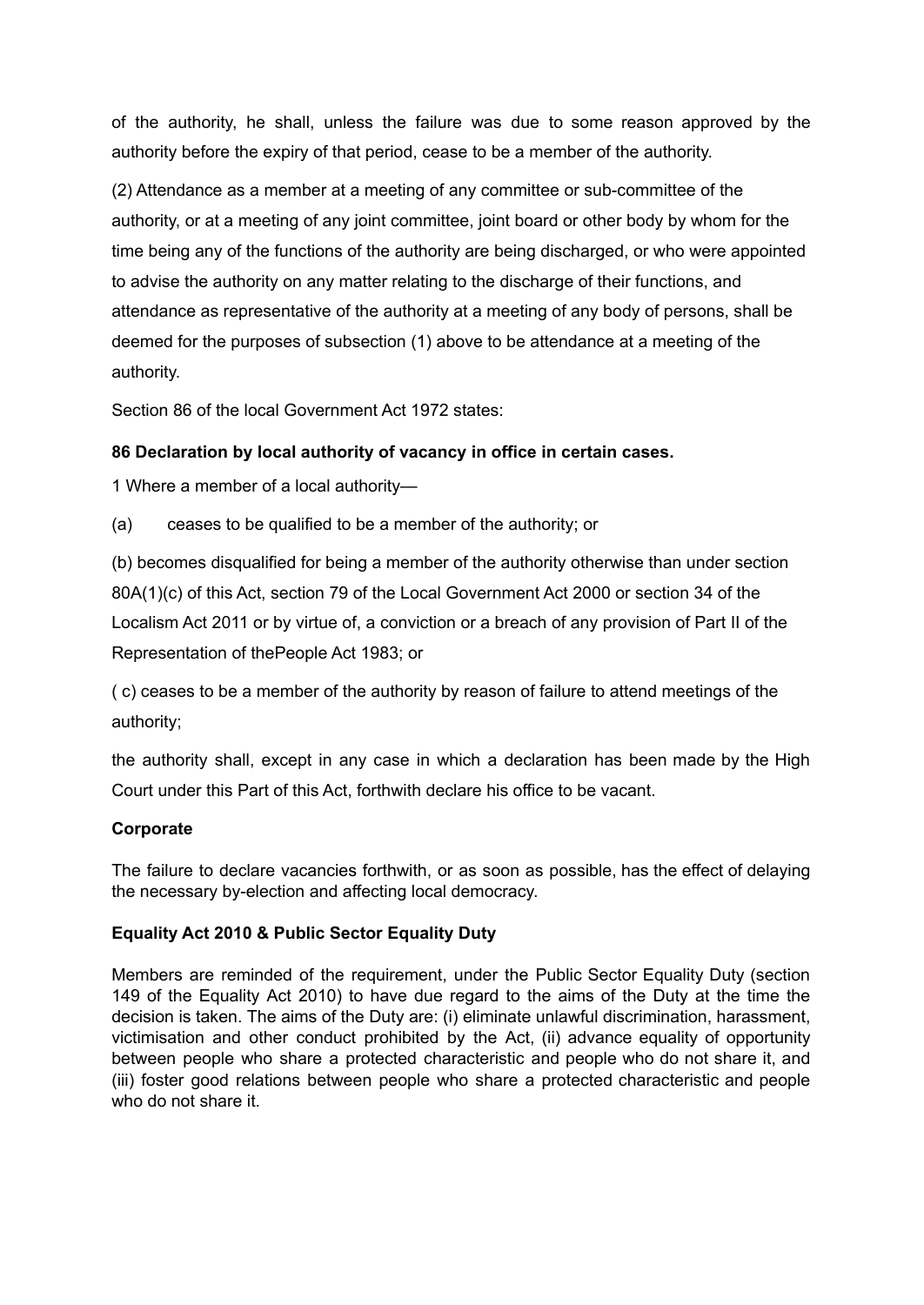Protected characteristics: age, sex, disability, race, sexual orientation, gender reassignment, religion or belief and pregnancy & maternity. Only aim (i) of the Duty applies to Marriage & civil partnership.

There are no equality implications in respect of this report.

# **CORPORATE PRIORITIES**

This report relates to the following corporate priorities: -

*● Communities*

## **1.0 Introduction and Background**

- 1.1 Under Section 85 of the Local Government Act 1972 ("the Act") if a councillor fails to attend a Council meeting for six consecutive months from the date of his last attendance, s/he ceases to be a member of the Council, unless the failure is due to a reason approved by the Council before the expiry of that period.
- 1.2 Section 86 of the Act states that the date of the vacancy is the date on which it is declared by the Council. At the moment, that function is not delegated. This means that there is a delay before the vacancy can be announced, until the date of the next Council meeting, whether that is scheduled or is called as an extraordinary meeting.
- 1.3 This delay causes difficulty both for the councillor concerned and the Council.

#### **2.0 The Proposed Way Forward**

- 2.1 In order to avoid delays in future, it is recommended that the Council delegates responsibility for declaring vacancies in office under section 86 of the Local Government Act 1972 to the Chief Executive and in her absence, the Director of Law and Democracy.
- 2.2 In practice, if the situation arose, the Chief Executive would discuss the decision with the relevant councillor, the relevant group leader (if any), the Leader, and any other appropriate member, to ensure that the facts are correct, before making the decision. The decision would be by formal publication of an officer decision.
- 2.3 Other Councils have adopted this procedure and delegated the decision, in order to make the process as straightforward and smooth as possible.

## **3.0 Consideration by the Constitutional Review Working Party and the Standards Committee**

3.1 The Constitutional Review Working Party (CRWP) considered this report at its meeting on the 23 February 2022 and made the following recommendation to the Standards Committee:

"'That CRWP recommends to the Standards Committee that Council amends its scheme of delegations by delegating to the Chief Executive (and in her absence the Director of Law and Democracy) the authority to declare vacancies in office under section 86 of the Local Government Act 1972."